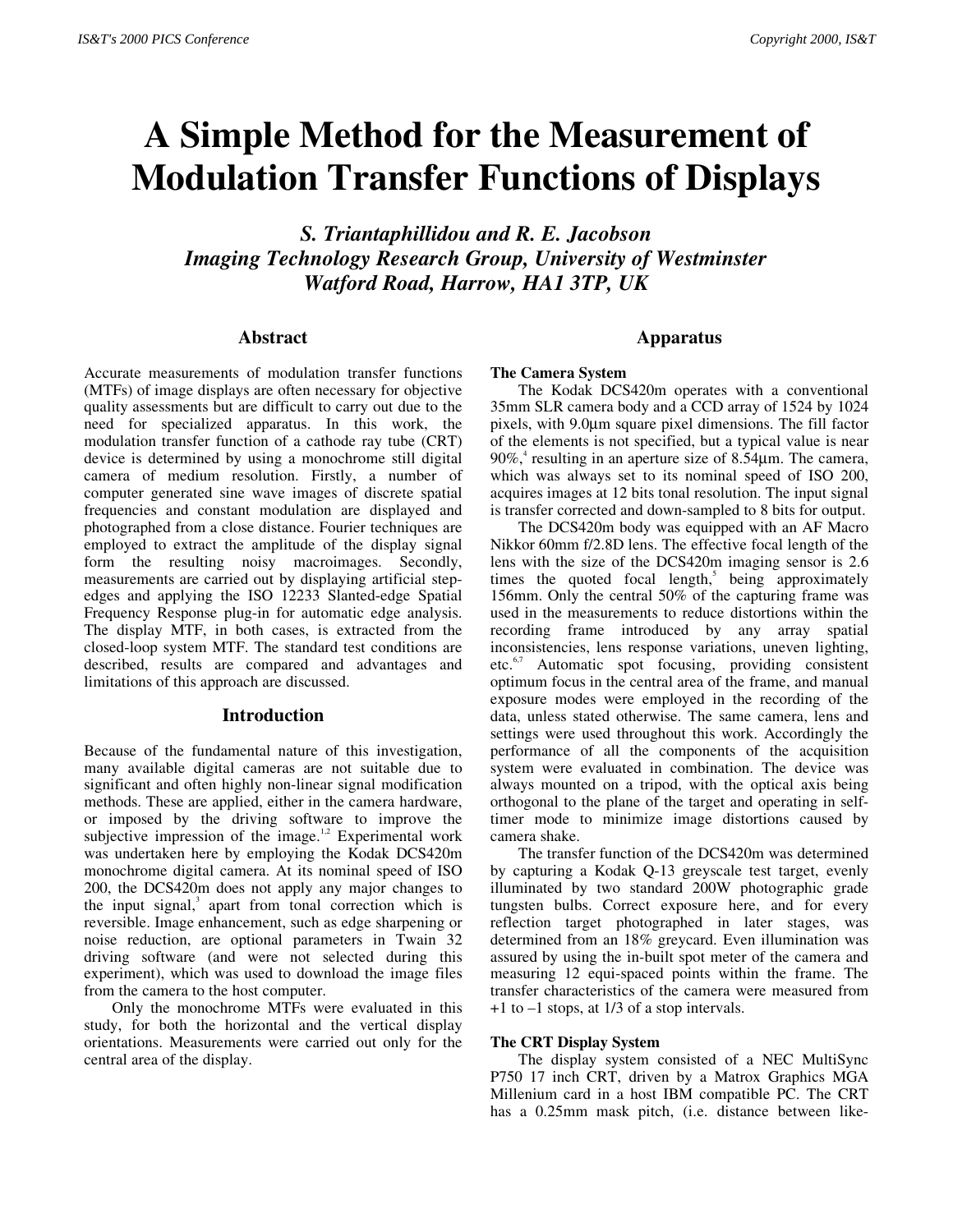coloured phosphors - manufacturers data) in a slot mask arrangement, where the red, green and blue phosphors are grouped into separate bundles of three, in a vertical alignment, and appear elliptical in shape.<sup>8</sup> The graphics card was con-figured to display 24 bit colour at an addressable resolution of 1024 by 768 pixels and a refresh frequency of 75 Hz.

Before commencing any experimentation, the display system was degaussed and allowed to warm up for a period of at least one hour.<sup>9</sup> All display measurements were carried out in a darkened room. Geometric evaluation (focus, convergence, position, size) was performed by adjusting the appropriate controls of the CRT and with the aid of an image magnifier. The Nokia Monitor Test<sup>10</sup> was imple-mented for the purpose. After adjustments, the active display area occupied 306mm horizontally and 230mm vertically on the CRT faceplate. These dimensions coincided with the factory settings and gave an average of 3.35 pixels per mm horizontally by 3.34 pixels per mm vertically. The colour temperature was set to 6500K using the monitor control of the red, green and blue channel gain and a calibrated Minolta hand-held colorimeter. The brightness (offset) and contrast (gain) of the system were carefully adjusted subjectively, using one very low luminance and one very high luminance targets, both including co-centric rectangles of one pixel value difference.<sup>11,12</sup> The aim was to produce the maximum contrast range with the darkest possible point and with the minimum loss in the available luminance levels. Brightness and contrast was later slightly tuned so that the monochrome display transfer function would approximate a power function with gamma equal to 2.5, offset equal to 0 and gain equal to  $1.0<sup>1</sup>$ 

The monochrome transfer function of the system was measured by displaying, via a C custom-made program, monochrome patches in 15 pixel value intervals between 0 and 255 and using the Minolta meter. The patches covered 50% of the active display area while the surrounding area was set to the opposite pixel value, to ensure equal loading of the system at all measured levels.<sup>14</sup>

# **Measurements Methods**

It is widely known that the determination of the MTF often depends of the method of measurement due to nonlinearities.<sup>15,16</sup> The MTF of the display system was evaluated using two different methods: i) the sine wave method and ii) the ISO 12233 Slanted Edge method.<sup>17</sup> The MTF of the acquisition system, was also determined using the same methods and the results were each time removed from the overall system MTF in the usual manner to yield the MTF of the display.

# **Sine Wave Method**

This method involved the display of artificial test images, 256 pixels square, with sinusoidal varying intensity, generated by<sup>18</sup>:

$$
I(x) = a + b\sin(\pi\omega x) \tag{1}
$$

where  $I(x)$  is the pixel value at an horizontal displacement from the origin of *x* pixels, *a* is the average pixel value, *b* is the amplitude and  $\omega$  is the spatial frequency.  $b/a$  denotes the modulation of the input signal. Spatial frequencies of 0.04, 0.05, 0.08, 0.16, 0.19, 0.22, 0.25, 0.29, 0.32, 0.38, 0.44 and 0.50 cycles per display pixel were used with two different modulations of 0.20 and 0.50, at a mean pixel value of 128.

The camera was placed very close to the CRT, with its optical axis exactly orthogonal and centered on the faceplate within one display phosphor precision. The camera lens was covered with a black hood to reduce flare and was set to an aperture of f/11. Correct exposure was identified by photographing a slightly de-focused grey patch (to blur the grid and phosphors structure) with a luminance of 18% of the peak white. Images were captured at 1/3 of a stop intervals and the resulting mean pixel values were matched to these obtained by photographing the 18% greycard. Due to phosphor persistency characteristics the exposure varied constantly between  $\pm 1$ and 1/3 stops from the average.

Each sinusoidal test target was displayed in the centre of the CRT while the remainder of the active display area was set to 18% of the display luminance. This grey background represents an average of all displayed images. The targets were displayed at two orientations, at right angles to each other. Five successive frames were captured for each target and each orientation. To avoid data clipping, targets with modulation 0.20 were underexposed by 1/3 of a stop whereas 2/3 of a stop underexposure was given to targets with modulation 0.50. Images were inspected for correct focus and accurate display-camera alignment before they were saved as TIF uncompressed image files on the host computer. Spatial calibration was achieved by photographing a millimeter scale placd in contact with the CRT faceplate. Each camera pixel captured an area of 0.0122mm on the faceplate which with the mask pitch of 0.25mm gave a resolution of more than 20 camera pixels per display pitch. An example of the frame employed in the measurements is illustrated in Figure 1.

The digital images were processed as follows: Mean pixel values perpendicular to the direction of propagation were obtained. In this way the display noise effects were minimized in a similar fashion to integrating with a thin long slit. The careful alignment of the camera as well as the high magnification allowed this thin long slit simulation without introducing errors, even at high spatial frequencies.19 The resulting one-dimensional traces were then converted into linear units using look-up-tables (LUT) representing the appropriate transfer function of the acquisition system and that of the display.

Identifying the response of the system was not straight-forward because large amplitude fluctuations relative to the sinewave signal at the input frequency were present on the traces. This non-linear noise is due do the discrete and periodical structure of the CRT phosphor and shadow mask arrangement (see Figure 1), which is well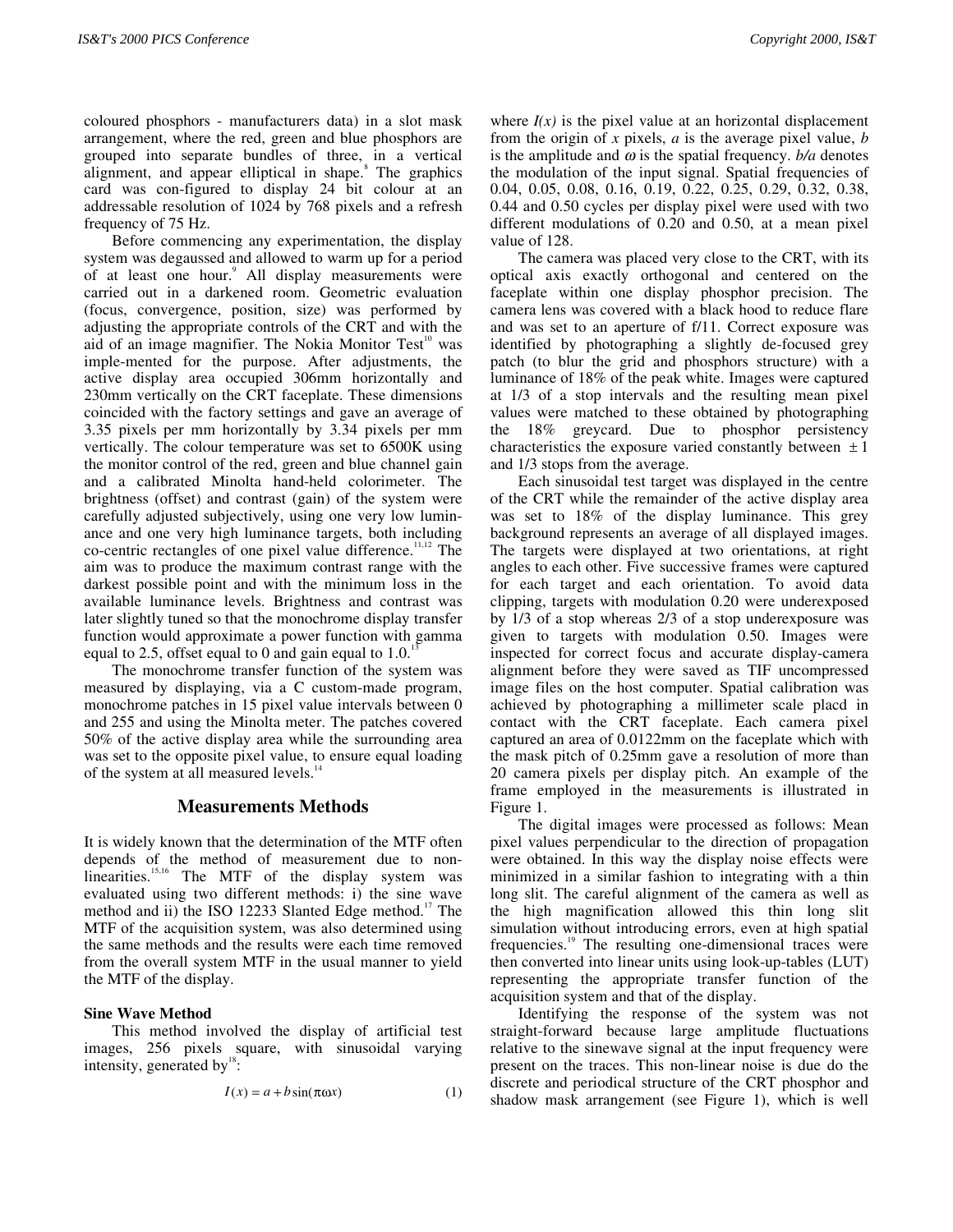resolved when the screen is photographed at such a high magnification. In Fourier space it appears as a set of peaks at discrete frequencies, beyond the estimated Nyquist frequency of the display system.



*Figure 1. An imaged test target on the CRT.*

Low-pass filtering the one-dimensional traces removed these higher frequency components. Figure 2 shows an example of a trace before and after low-pass filtering. Low frequency display luminance inconsistencies may introduce some slight distortion to the output signal. For each cycle in the traces, maximum and minimum signal responses were easily identified. Measurements from five traces were averaged to determine the modulation of the displaycamera signal for each spatial frequency by [16]:

$$
M_{out}(\omega) = \frac{PV_{\text{max}} - PV_{\text{min}}}{PV_{\text{max}} + PV_{\text{min}}}
$$
 (2)

The number of cycles from which the output modulation was determined increased with respect to the spatial frequency, ranging from 5 to 40. This is because the accuracy in the measurements using the sine wave method decreases with spatial frequency due to phase and noise effects.<sup>16</sup> Measurements were limited to 0.44 and 0.38 cycles per CRT pixel, for the horizontal and the vertical display orientations respectively. These values correspond to approximately 88-76% of the Nyquist limit of the display. The MTF of the combined system was determined by the ratio of the output to the input modulation, with respect to the spatial frequency.<sup>18</sup>

To cascade the MTF of the display system from the combined MTF, the frequency response of the acquisition system was evaluated. Measurements were carried out using a manufactured reflection test target, $^{20}$  including fifteen sinusoidal patches of known spatial frequency and average modulation of 0.60. Each patch on the target was photographed separately, at both horizontal and vertical orientations. Multiple one-dimensional sinusoidal traces were extracted from each patch and converted into linear reflectance by employing the appropriate camera transfer function LUT. For each spatial frequency the modulation

was calculated from Equation 2 and the MTF was determined using the calibrated input modulation provided with the target.



*Figure 2. Pre-filtered (sine+noise) and filtered (sine)output signals.*



*Figure 3. Horizontal (H) MTFs of the display-camera system for two different input modulations (m) 0.20 and 0.50 and MTF of the camera alone, measured with sine waves.*

The precise methodology for measuring digital MTFs with the sine method has been described earlier.<sup>16</sup> Phase and noise problems encountered in the determination of the output modulation are not significant at lower spatial frequencies (relative to the camera's sampling frequency) which are of interest here, for cascading the display MTF.

Since the measurements were performed at discrete spatial frequencies, the determination of the display MTF was achieved using third degree polynomial fits, with correlation coefficients, r, always greater than 0.9990. Polynomial as well as exponential curve fit essentially give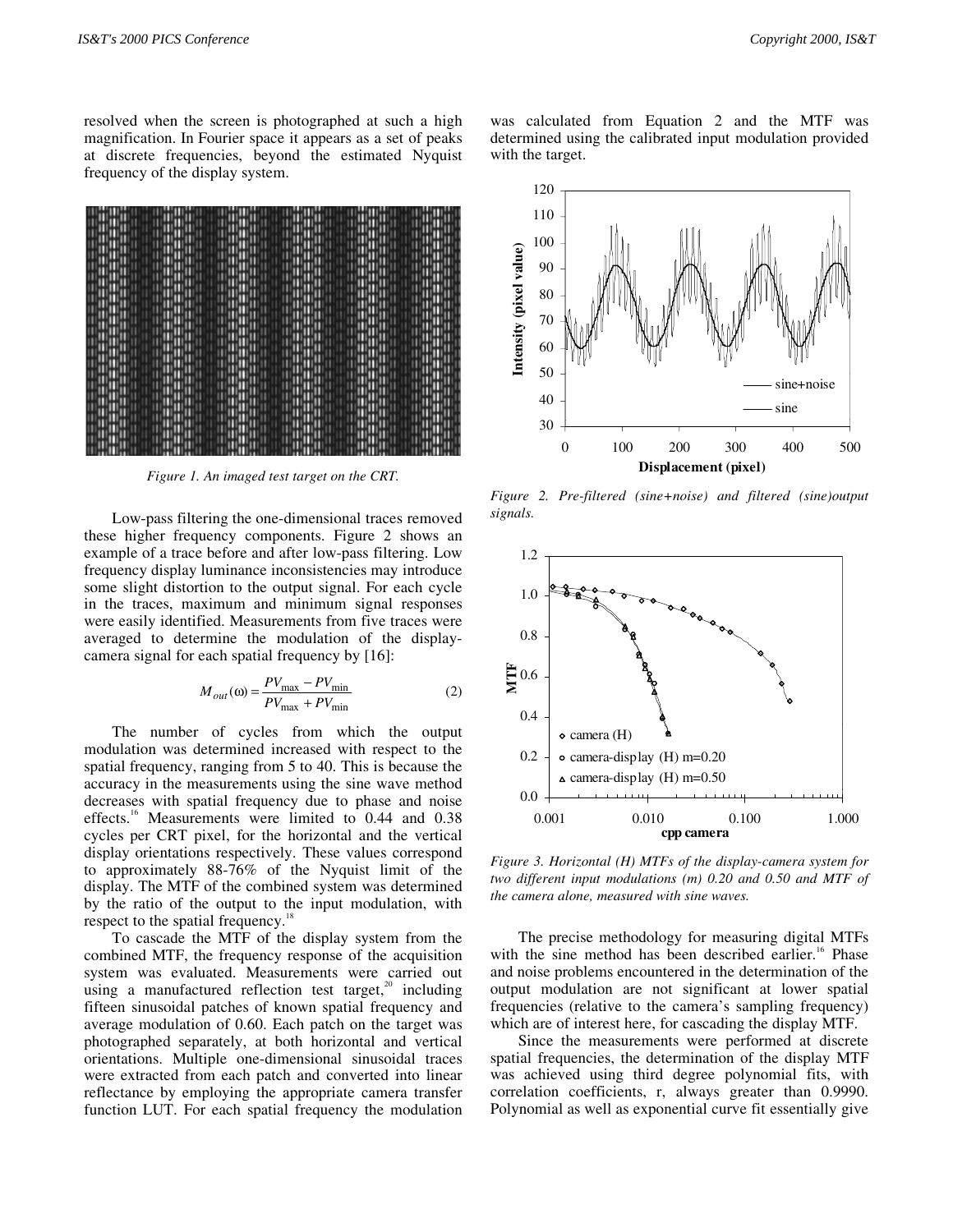similar MTF curves to those obtained by linearly interpolating the CRT MTF data.<sup>21</sup> The MTF curves of the combined display-camera system and for the camera system alone, as a function of cycles per camera pixel (cpp), are illustrated in Figure 3, for one orientation. Figure 4 presents cascaded MTFs for both the horizontal and vertical orientations of the display system, in cycles per mm on the CRT faceplate (c/mm CRT).



*Figure 4. CRT MTFs for two different input modulations (m) 0.20 and 0.50 and for the horizontal (H) and vertical (V) display orientations, measured with sine waves.*

The results obtained by this method indicate that once the output signal is corrected for non-linearities, the frequency responses of the system are similar with both 0.20 and 0.50 input modulations. This is a surprise considering the strong dependency of CRT performance on the levels of display luminance. Horizontal and vertical display MTFs differ, but not considerably, with the vertical response being relatively higher. The limit of the resolvable frequencies however is higher for the horizontal than for the vertical display orientation.

#### **The ISO12233 Slanted Edge Method**

The ISO 12233 slanted-edge Spatial Frequency Response (SFR) plug-in can be used for the creation of one-dimensional uniformly super-sampled edge profiles and the calculation of the frequency response of digital systems. Details on the method which is based on the traditional edge technique have been published. $22$  An account of the computational steps performed by the SFR plug-in is given by Williams, $^{23}$  as well as a detailed evaluation of its precision using artificial edges.

Artificial step edges were generated with modulations of 0.50 and 0.70. Edges with lower modulation did not produce the necessary contrast on the CRT for the plug-in to operate correctly. The targets were displayed in the same fashion as the sine wave targets, for both horizontal and vertical display orientations. The camera was placed at

approximately 80cm from the CRT faceplate. This distance ensured that more than two pixels were dedicated per CRT mask pitch. Whereas it allowed the necessary blending so that noise introduced by the phosphors and mask structures would not prevent the plug-in operations. The lens aperture was set to f/8 and correct exposure was identified as earlier. The edges were captured with a slope of approximately  $15^{\circ}$ . That was achieved by bending the camera while its optical axis remained orthogonal to the CRT faceplate. Five consecutive frames were captured for each target, with the edge translated slightly at each shot within an area of 20mm on the faceplate.

A third degree polynomial successfully fitted the combined camera and display inverse transfer function to develop a 256 step LUT, which served as the *Opto-Electronic Conversion Function.*24 A rectangular *region-ofinterest* covering 46 by 280 pixels (in respect to the measuring orientation) was selected form each frame, over which the calculations of the SFR plug-in (version 7.1 in Photoshop) were performed. The vertical to horizontal aspect ratio of the region-of-interest was kept as high as possible to increase the signal-to-noise ratio of the SFR estimates.<sup>23</sup> The measurements covered approximately the same display area as that covered using sine wave targets. For each target and each orientation, average frequency responses were calculated, representing the performance of the combined system.

The average frequency response of the acquisition system to an edge target was evaluated by photographing a quality laser printed stepped edge, at a magnification of 0.05. The edge was printed as a binary digital image file, at 600 dpi. A number of density measurements were taken from the print to ensure that the edge maintained uniform densities all along its length. The low magnification of the system ensured that the frequency content of the target is constant over the desired range.<sup>4</sup> The edge was captured and processed in the same fashion as the display edges, for both horizontal and vertical camera orientations.



*Figure 5. Horizontal (H) MTFs of the display-camera system for two different input modulations (m) 0.50 and 0.70 and MTF of the camera alone, measured with the ISO 12233.*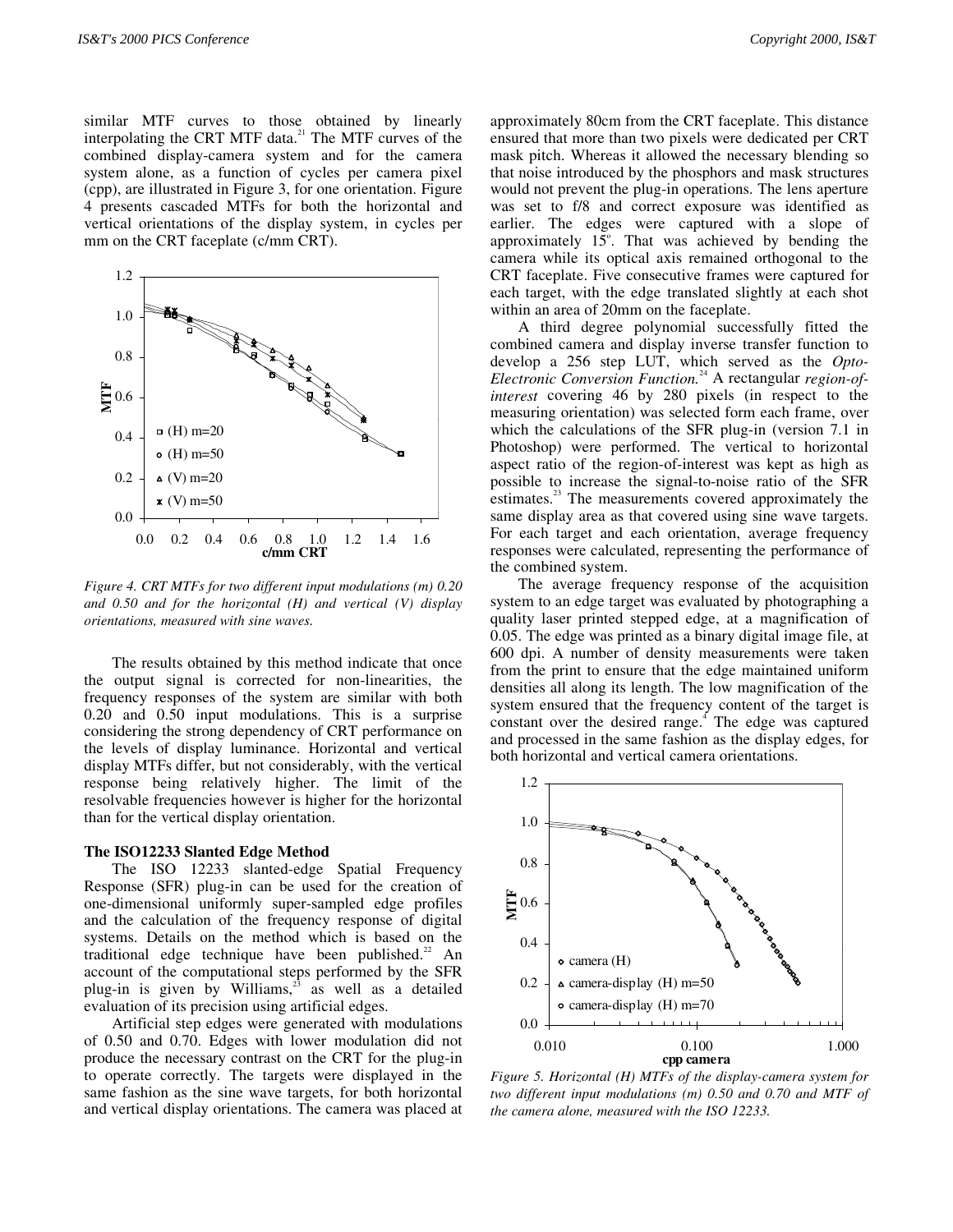The spatial frequency responses of the combined system and of the camera system alone are presented in Figure 5. The cascaded display MTFs obtained with this method are presented in Figure 6. Vertical display MTFs are shown a little higher than the MTFs for the horizontal display orientation, while both 0.50 and 0.70 input modulations gave the same responses.



*Figure 6. CRT MTFs for two different input modulations (m) 0.50 and 0.70 and for the horizontal (H) and vertical (V) display orientations, measured with the ISO-12233.*



*Figure 7. CRT MTFs for the horizontal (H) display orientation determined with the sine wave and the ISO 12233 slanted edge methods.*

## **Discussion**

Figures 7 and 8 illustrate MTF curves for both display orientations, measured using the two different techniques. The curves do not show significant differences, with the sine wave method always giving slightly greater low frequency responses and poorer high frequency responses than the slanted edge method.

Generally, it is expected that as a number of variables vary the MTF of the display will vary. The system is not linear, therefore the MTF varies with drive level. $9,12$  In this work it is shown that correcting for non-linearities, an average, representative system response may be obtained. This result is valid for average input signals and modulations.

The MTF of the display is expected to vary with spatial position, being higher at the central area where there is the shortest electron beam travel. Also, the response of the system at one point on the CRT is largely a function of the luminance over the whole screen due veiling glare effects.<sup>19</sup> Thus different backgrounds will give varying results. Since CRTs are not isotropic due to the phosphor and shadow mask structure, and the raster scanning, diagonal MTFs for the central display area should differ from the MTFs measured in this study. Finally, since the composition of the red, green and blue phosphors differ, it is probable that the spatial frequency characteristics are different for each channel. It is nevertheless difficult to evaluate separate channel frequency responses due to secondary emissions result from a single channel input signal. $9,12$ 



*Figure 8. CRT MTFs for the vertical (V) display orientation determined with the sine wave and the ISO 12233 slanted edge methods.*

# **Conclusion**

In this study, the MTF of a CRT display system was determined using a digital SLR camera. The sine wave and the ISO 12233 slanted edge methods were employed in the measurements. In the sine wave method, where displayed targets were captured at a very large magnification, Fourier filtering was employed to successfully remove non-linear noise effects. The two measuring techniques gave agreeing results, with the vertical MTF being higher than the